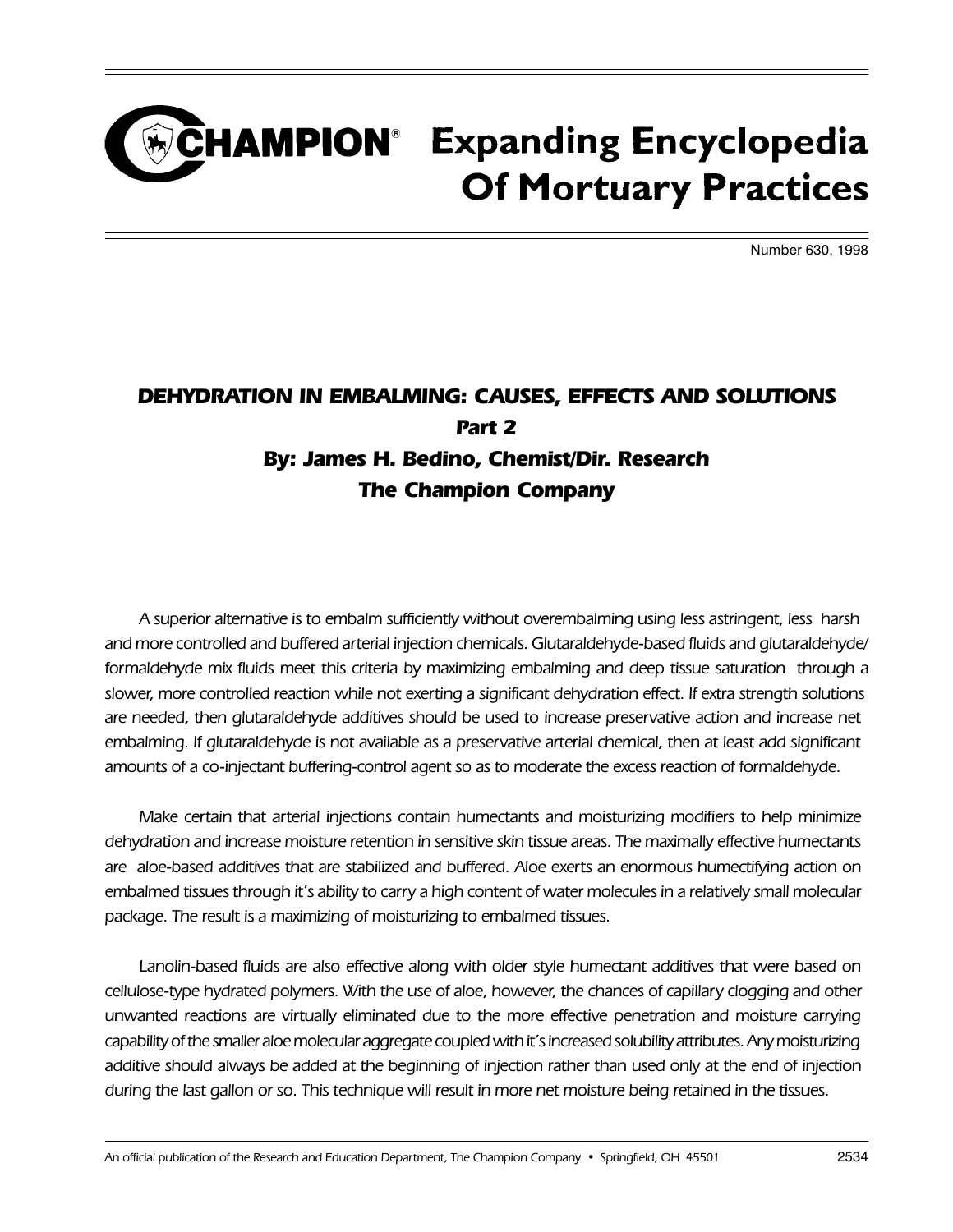Cavity treatment can also contribute to unwanted dehydration effects. The use of harsh, high index formaldehyde-based cavity chemicals in larger quantities and injected into the higher areas of the chest and neck area will result in unwanted dehydration and browning of sensitive lip and facial tissues. So called drying cavity chemicals that are formaldehyde based and high in alcohol content particularly cause this type of dehydration. Unfortunately, no significant increase in embalming is noted by these fluids but they do live up to their reputation as a dehydrating agent. The trade-offs in the use of these type fluids is great —increased alcohol and fuming action does not increase embalming but does cause a dehydration effect on close proximity sensitive tissues and safety and exposure is compromised by the increased exposure to formaldehyde vapors.

A superior alternative is a multi-based liquid-type low-fuming cavity chemical that contains a synergistic mix of preservatives such as glutaraldehyde and other aldehydes with phenol or phenolics that exert a maximum embalming effect while minimizing the exposure hazard and not significantly contributing to dehydrative action if used properly.

POST-EMBALMING: This is an often over-looked area of dehydration control that can have serious impact on the presentability and cosmetic appearance of the remains. Failure to practice sufficient preventative and curative moisturizing after embalming and prior to interment or final disposition can result in unacceptability of the embalmed body.

Always use a spray emollient or a high grade aloe/water based massage cream on viewable areas of the body after embalming and prior to dressing/cosmetizing. A spray moisturizer is superior to massage creams (especially old style lanolin type) as it will not clog pores, does not need to be removed prior to cosmetizing and is easier to apply lightly. Avoid Vaseline or other petroleum based products — they are dehydrative over time due to the volatile carriers in them and are only a temporary moisture barrier. If any areas need special attention, concentrated packs of aloe humectant or other additive should be used.

Always cover the body with a plastic sheet during the interim between embalming and dressing. This will allow no air currents to accelerate dehydration of the skin surfaces and act as a barrier to natural evaporative action. Do not use cotton or other absorptive type sheet — this will wick moisture from the skin surfaces and hasten dehydration.

For cosmetizing, utilize aloe-based water soluble type cosmetics to maximize moisturizing, a lifelike look and suppleness to the tissues. Avoid the use of old style oil-based grease paint theatrical type make-ups. These are less lifelike and require harsh dehydrating solvents for mixing, softening, removal and application. Also, they are much more difficult to clean up if spilled.

If a topical gel or pack was used on sensitive or viewable tissue areas, remove and clean the area, then reapply a moisturizing spray or concentrated humectant topically, prior to using humectant cosmetics.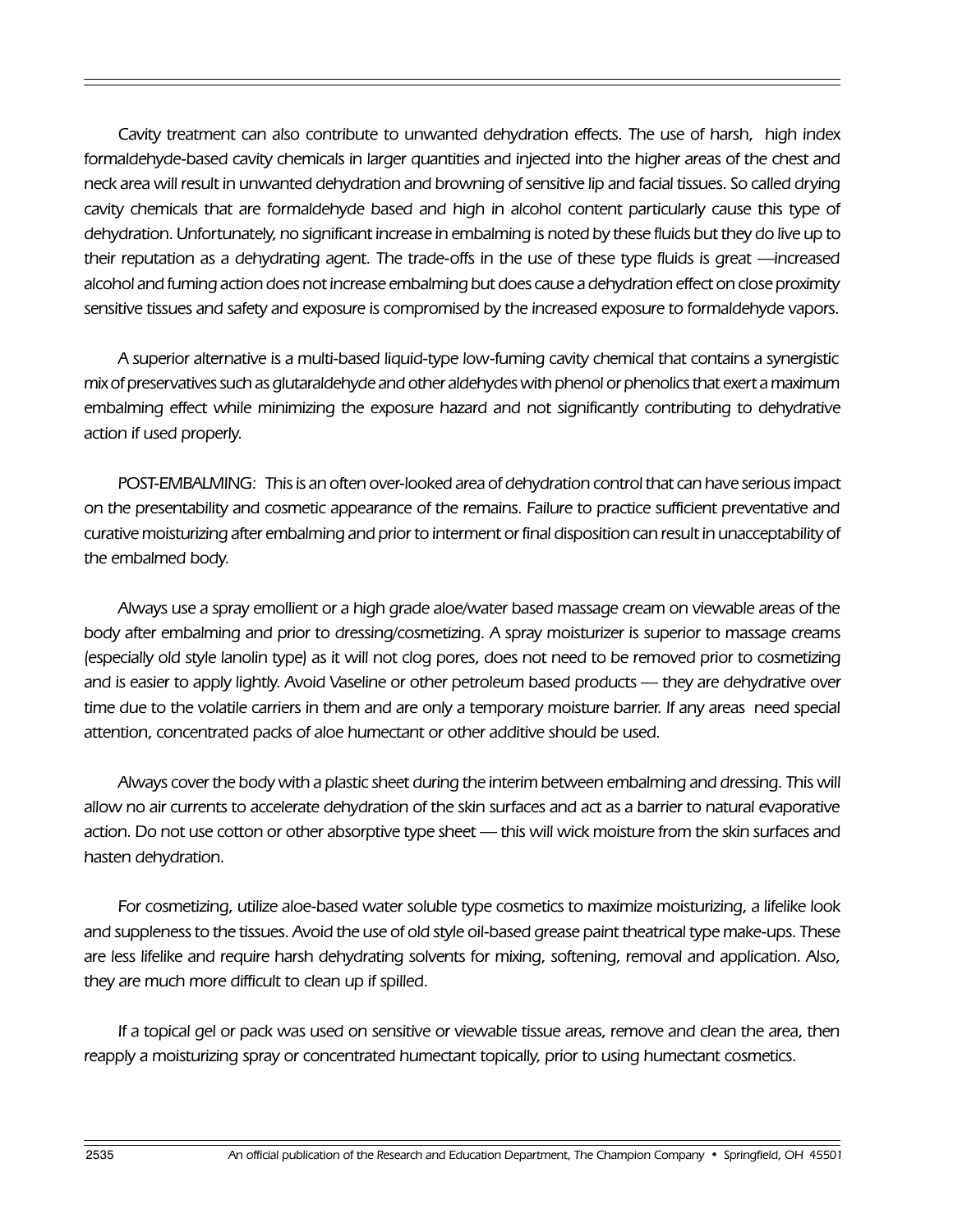Attempt to control dehydration prior to visitation and between visitation times by the use of plastic covering for the face and hands. This can be a significant environmental cause of post-embalming dehydration prior to burial or final disposition. Monitor your heating and air conditioning system and make certain that air flow patterns are not pointed directly at the remains.

In cases of delayed interment, cover critical areas with plastic and close but do not seal the casket and check periodically for signs of dehydration. If these are noted, reapply humectant based products to minimize and slow the dehydration process.

CONCLUSION: Extensive field research by the Champion Company has verified that following the above protocols and recommendations will reduce or virtually eliminate unwanted dehydration effects in over 75% of all embalmed cases. Other than having no control over the pre-embalming condition of the body — most dehydration is embalming procedure induced and eminently controllable by the embalming professional.

It appears that fully 2/3 to 3/4 of all dehydration problems encountered in the field are created or exacerbated by the poor choice of embalming chemicals and accessory products and the quantities of these that are used coupled with the failure to utilize preventive techniques by embalmers.

The avoidance of dehydration causing chemicals and techniques with the implementation of proven superior methodologies and the use of products that enhance hydration effects or minimize dehydration effects of embalming will significantly increase the acceptability of the average embalmed body.

These techniques, procedures and chemicals will allow the embalmer to consistently preserve, sanitize and restore bodies to a high level of acceptable lifelikeness and viewability.

#### REFERENCES:

Bedino, J. Technical Reports - 1993, 1994, 1995, 1996, 1997, 1998 Research Dept. Champion Company, Springfield, Ohio

Bedino, J. Field Reports - 1993, 1994, 1995, 1996, 1997, 1998 Research Dept. Champion Company, Springfield, Ohio

Bedino, J. Laboratory Reports — 1995, 1996, 1997, 1998 Research Dept. Champion Company, Springfield, Ohio